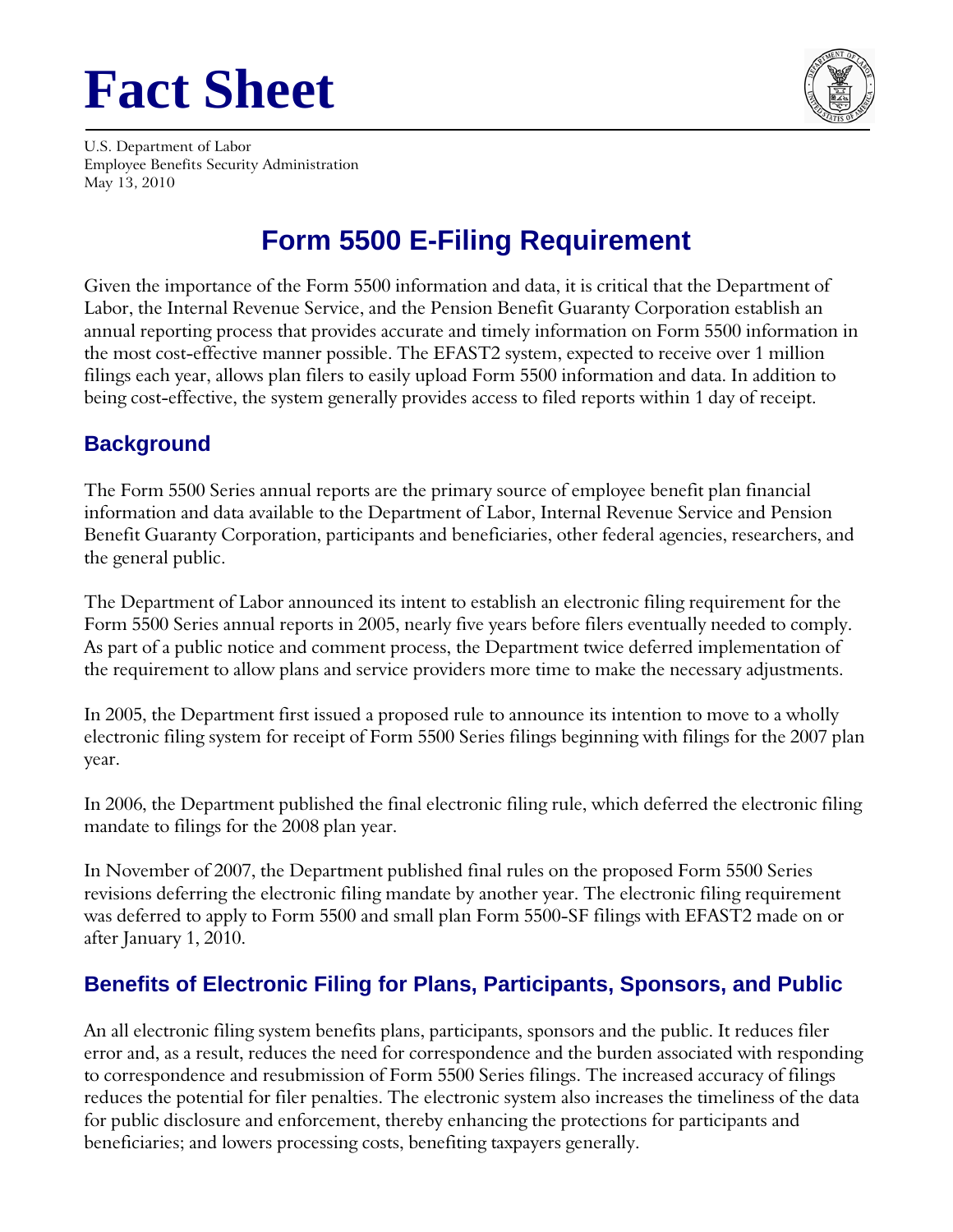The resulting improvement in the timeliness and accuracy of the information from electronic filing will assist EBSA in its enforcement, oversight, and disclosure roles and ultimately enhance the security of plan benefits.

#### **Costs and Complexity of Dual Paper and Electronic Systems Made Exceptions Impractical**

Maintaining any paper filing system, even on a reduced scale and/or for a limited period of time, would be unduly costly and inefficient. Creating a system that could continue to process both electronic and paper submissions was estimated to cost more than twice as much to develop and operate than an all electronic system.

The Department concluded that any economic benefit that might accrue to some limited class of filers from a continued paper filing option would be outweighed by the benefits to participants and beneficiaries at large and to the Department and taxpayers generally of implementing a single, wholly electronic system.

#### **EBSA Engaged in Comprehensive, Ongoing Outreach to Educate and Help Filers Prepare**

Recognizing the challenges involved in changing current practices and procedures in order to move to a new wholly electronic filing system, the Department undertook an ongoing public outreach effort last year to provide Form 5500 Series filers with the information they need to satisfy their electronic filing and annual reporting obligations.

The Department established a Web site dedicated to the new EFAST2 system that includes an array of educational and compliance assistance materials, including FAQs and an IFILE Tutorial.

Staff of the Department conducted four webcasts designed to facilitate compliance with the new annual reporting requirements and electronic filing system, three of which are archived on the EBSA Web site and available for viewing, in addition to participating in a variety of educational conferences and outreach programs sponsored by associations and other organizations.

There is also a toll-free Form 5500 Series help desk that is available from 8:00 a.m. to 8:00 p.m. (ET); call 1-866-GO-EFAST (1-866-463-3278).

#### **EFAST2 System Includes an IFILE Option, Specially Suited to Small Businesses That Have Simple Filings and Want a Low Cost Filing Option**

IFILE is the Form 5500 and Form 5500-SF preparation and submission application that is on DOL's web site. It is free to use and allows filers to prepare, sign, and submit individual filings. With file sharing as part of the software, different people can work on a single filing in a coordinated and streamlined manner.

All parties who are required to sign the Form 5500 Series filings can obtain a personal identification number (PIN) through a simple registration process on the EFAST2 Web site. That PIN can be used as an electronic signature when filing the Form 5500 or the Form 5500-SF. The EFAST2 system greatly simplified the process for getting an electronic signature PIN so that anyone that can use the Internet and an email system can easily get a PIN.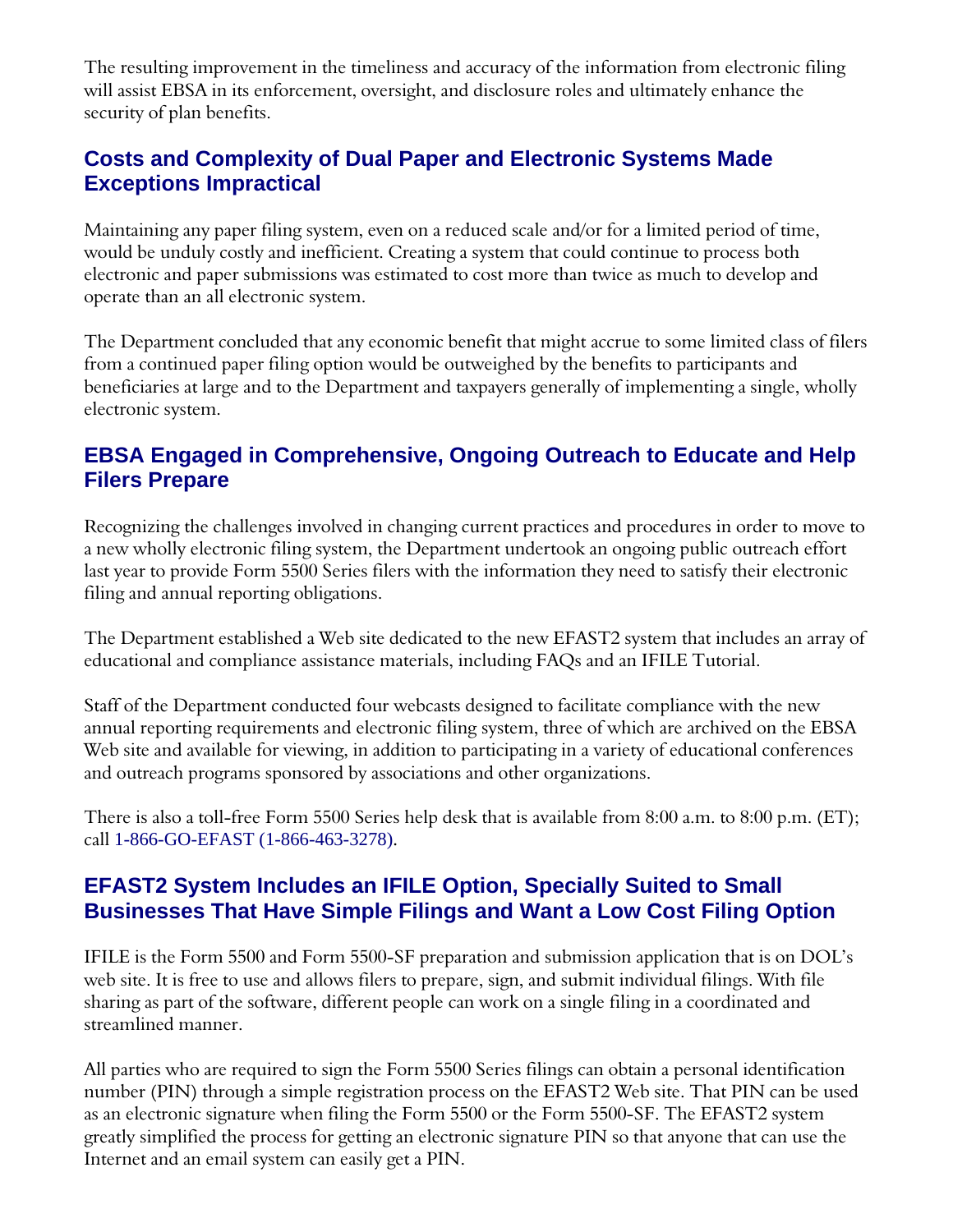The electronic signature process has two simple steps: (1) registering as a signer to get Signer credentials and (2) affixing a PIN to the electronic form.

## **Electronic Signature Options**

The Department issued guidance regarding the EFAST2 electronic filing requirements telling plan administrators that they must register for a PIN and then electronically sign the plan's Form 5500 or Form 5500-SF, as applicable, before it is filed with EFAST2 by personally affixing the PIN to the electronic submission. The PIN signature attests that the signer has reviewed the Form 5500 Series filing and that the information is true, correct and complete to the best of the signer's knowledge.

The guidance also provided that, because the EFAST2 PIN is the plan administrator's electronic signature for purposes of the Form 5500/Form 5500-SF, the PIN must be protected and not shared. The electronic filing regulations and the Form 5500/Form 5500-SF instructions also require that plan administrators keep a manually signed copy of the Form 5500 or Form 5500-SF as part of the plan's records.

Allowing a service provider to affix the plan administrator's PIN would be inconsistent with our current guidance because the administrator would not be personally electronically signing the filing, and the administrator would be sharing his or her PIN with the person preparing and transmitting the Form 5500 or Form 5500-SF to EFAST2.

The Department has, however, responded to requests from the regulated community asking for a change in these electronic signature requirements by permitting plan administrators to authorize plan service providers that manage the plan's annual filing process to electronically submit the Form 5500/Form 5500-SF for the plan.

Under this new e-signature option, service providers that manage the filing process for plans can get their own EFAST2 signing credentials and submit the electronic Form 5500 or 5500-SF for the plan. The service provider must confirm that it has specific written authorization from the plan administrator to submit the plan's electronic filing. In addition, the plan administrator must manually sign a paper copy of the electronically completed Form 5500 or 5500-SF and the service provider must include a PDF copy of the first two pages of the manually signed Form 5500 or 5500-SF as an attachment to the electronic Form 5500 or 5500-SF submitted to EFAST2. The service provider must communicate to the plan administrator any inquiries received from EFAST2, DOL, IRS or PBGC regarding the filing, and inform the plan administrator that, by electing to use this option, the image of the plan administrator's manual signature will be included with the rest of the return/report posted by the Labor Department on the Internet for public disclosure.

#### **Civil Penalties for Failures to File the Form 5500 or Form 5500-SF**

Given the importance of the Form 5500 Series annual reports, ERISA and the Internal Revenue Code provide for assessment or imposition of civil penalties in cases in which there is a failure or refusal to file a complete and accurate annual return/report.

Electronic filing of the Form 5500 or Form 5500-SF is required and there are civil penalties for failing to file.

EBSA's efforts this year are focused on helping employee benefit plan sponsors, especially small businesses, successfully make the transition to the new, electronic EFAST2 filing system. The